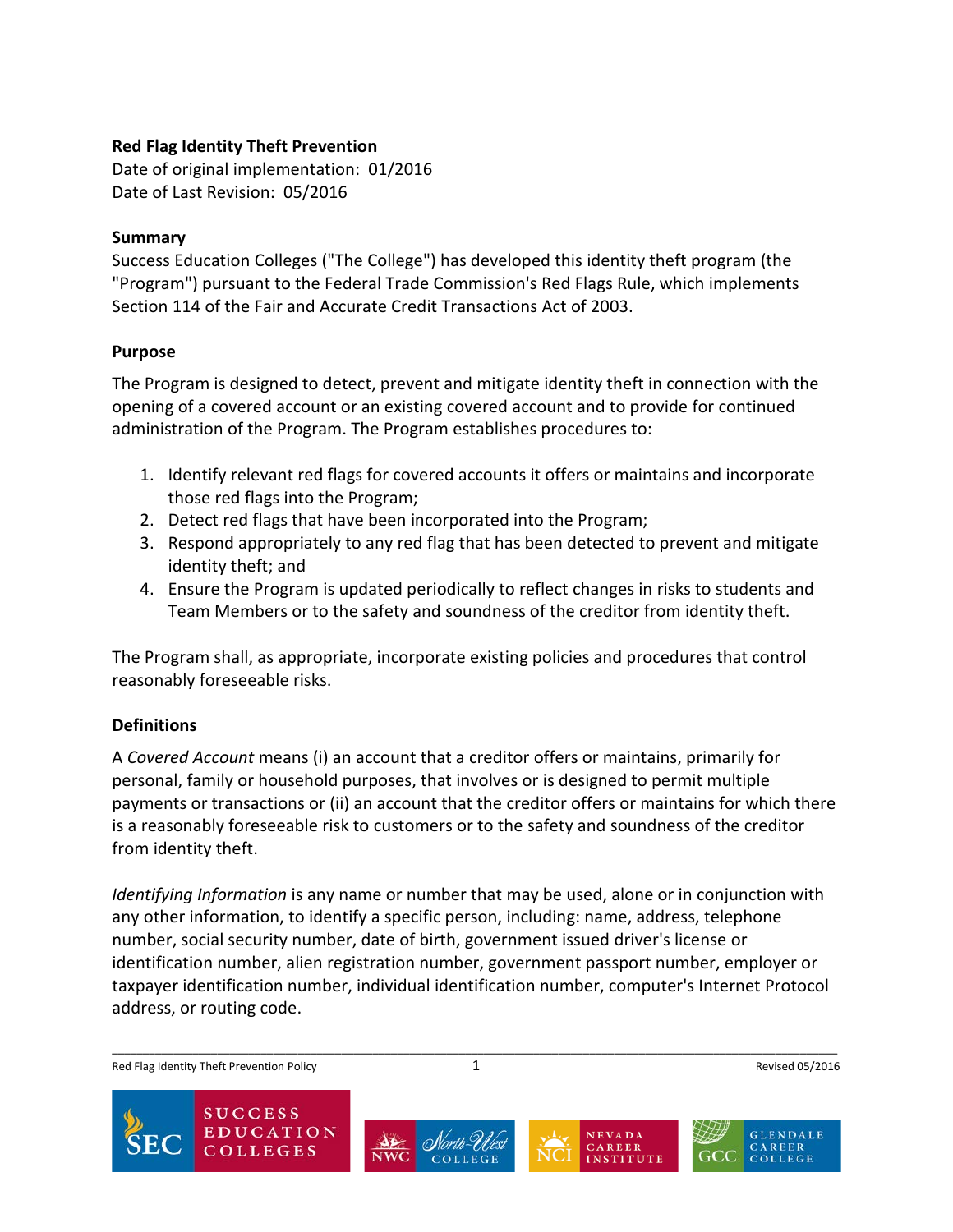*Identity Theft* means fraud committed or attempted using the identifying information of another person without authority.

A *Red Flag* is a pattern, practice or specific activity that indicates the possible existence of identity theft.

#### **College Covered Accounts**

The College has identified the following covered accounts:

College administered covered accounts - Students:

- 1. Plus Loans (The College participates in the Federal Student Aid Direct Loan Program)
- 2. Stafford Loans (The College participates in the Federal Student Aid Direct Loan Program)
- 3. Perkins Loans (Serviced by UNISA)
- 4. Tuition Payment Plans
- 5. Student Accounts

## **Red Flags**

In order to identify relevant Red Flags, The College considers the types of accounts that it offers and maintains methods it provides to open its accounts, methods it provides to access its accounts, and its previous experiences with Identity Theft. The College identifies the following Red Flags in each of the listed categories:

- A. Suspicious Documents Red Flags
	- 1) Identification document or card that appears to be forged, altered, or inauthentic;
	- 2) Identification document or card on which a person's photograph or physical description is not consistent with the person presenting the document;
	- 3) Application for service that appears to have been altered or forged.
- B. Suspicious Personal Identifying Information Red Flags
	- 1) Identifying information presented that is inconsistent with other information the individual provides (example: inconsistent birth dates);
	- 2) Identifying information presented that is inconsistent with other sources of information and which raises suspicion of identity theft (example: inconsistent undergraduate institutions during the same time period);
	- 3) Identifying information presented that is the same as information shown on other applications that were found to be fraudulent;
	- 4) Identifying information presented that is consistent with fraudulent activity (such as an invalid phone number or fictitious billing address);

Red Flag Identity Theft Prevention Policy **2** 2 and 2008 and 2008 and 2008 and 2008 and 2008 and 2008 and 2008 and 2008 and 2008 and 2008 and 2008 and 2008 and 2008 and 2008 and 2008 and 2008 and 2008 and 2008 and 2008 and







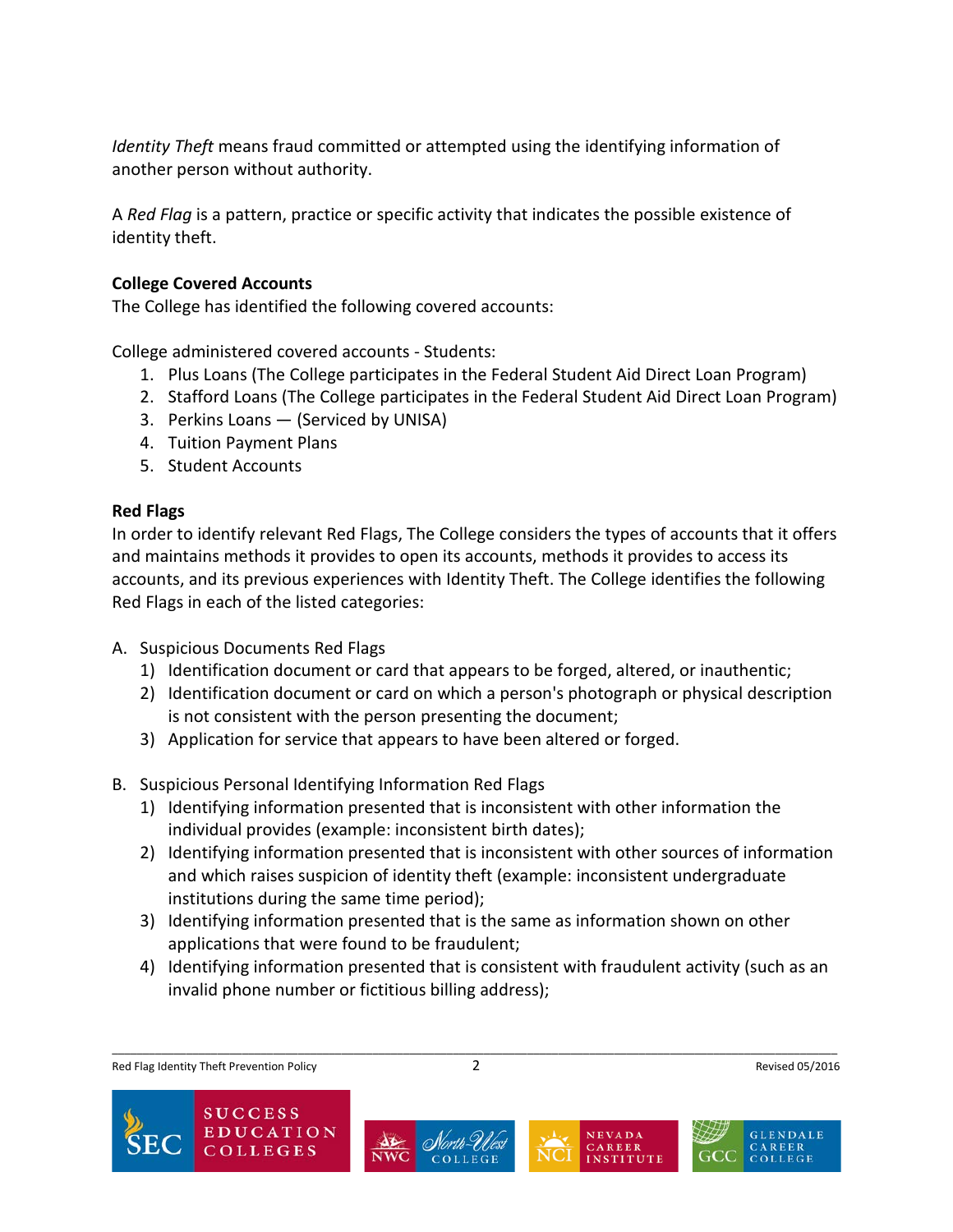- 5) Social security number presented that is the same as one known to have been given by another individual;
- 6) An address or phone number presented that is the same as that of another person who is not a family member, roommate or other documented relation;
- 7) A person fails to provide complete personal identifying information on an application when reminded to do so; and
- C. Suspicious Covered Account Activity or Unusual Use of Account Red Flags
	- 1) Change of address for an account followed by a request to change the individual's name;
	- 2) Mail sent to the individual is repeatedly returned as undeliverable;
	- 3) Notice to The College that an account has unauthorized activity;
	- 4) Breach in The College's computer system security; and
	- 5) Unauthorized access to or use of individual account information.
- D. Alerts from Others Red Flag: Notice to The College from an individual, Identity Theft victim, law enforcement, or other person that The College has opened or is maintaining a fraudulent account for a person engaged in Identity Theft.

## **Detecting Red Flags**

*Initial Enrollment* – In order to detect Red Flags identified above associated with the enrollment of an individual, Team Members will take the following steps to obtain and verify the identity of the person opening the account:

a. Require certain identifying information such as name, previous academic records, home address, or other identification; and

b. Verify the individual's identity at the time of issuance of their individual identification card (review of driver's license or other government issued photo identification).

*Existing Accounts* – In order to detect Red Flags identified above for an existing Covered Account, Team Members will take the following steps to monitor transactions on an account: a. Verify, in person, the identification of the individual requesting information related to student records, personal information, and financial and banking information; b. Verify the validity of any request to change or add a new address submitted by email and

provide the individual a reasonable means to promptly report incorrect billing address changes.

*Consumer ("Credit") Report Requests* – In order to detect any of the Red Flags identified above for an extension of credit for which a credit or background report is sought, Team Members will take the following steps to assist in identifying address discrepancies:

a. Require written verification from the applicant that the address provided by the applicant has been accurately provided to the consumer reporting agency; and

Red Flag Identity Theft Prevention Policy **3** 2008 3 Revised 05/2016







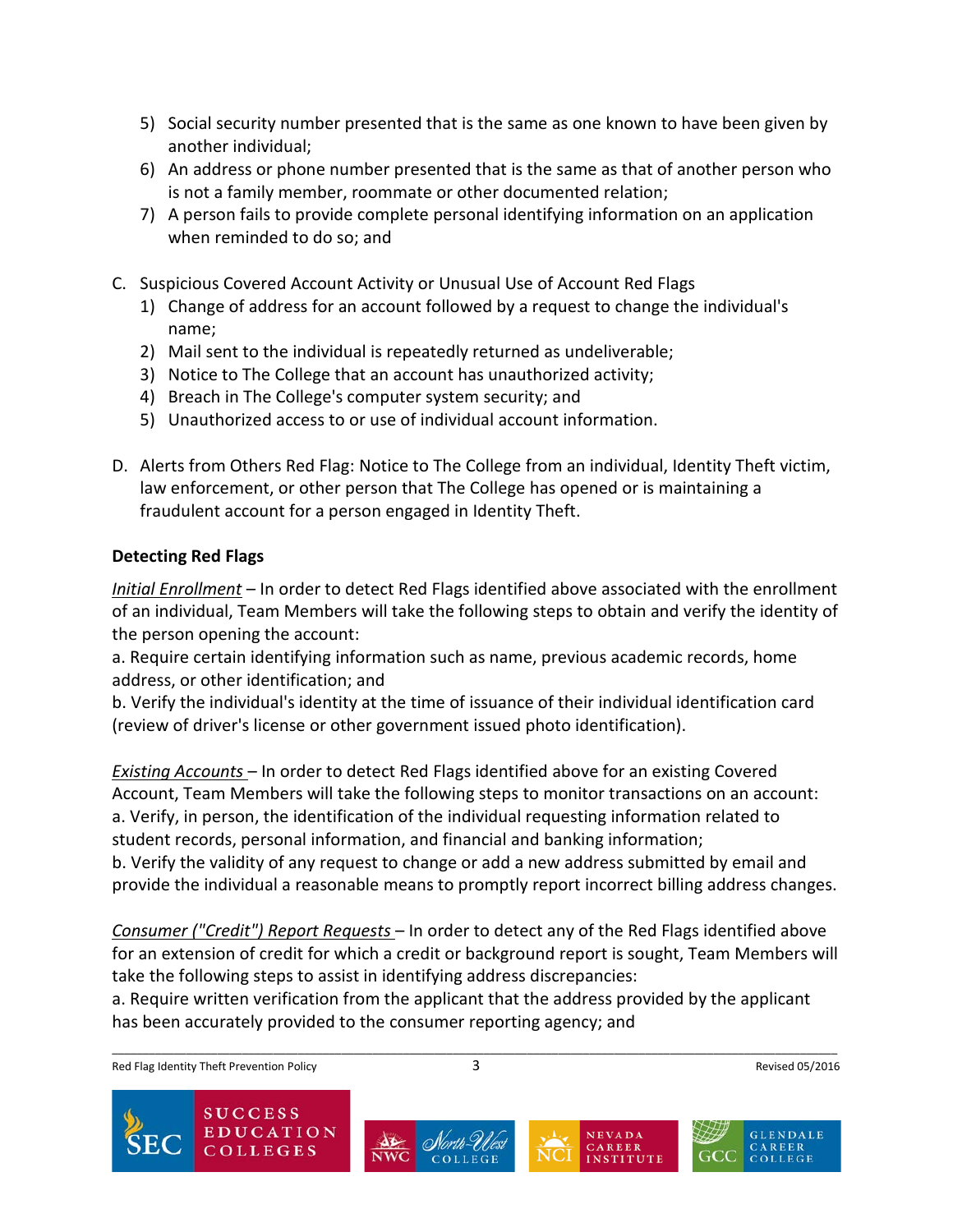b. In the event that notice of an address discrepancy is received, verify that the credit report pertains to the applicant for whom the requested report was made and report to the consumer reporting agency an address for the applicant that The College has reasonably confirmed is accurate.

## **Response to Red Flags**

The program provides appropriate responses to detect red flags to prevent and mitigate identity theft. The appropriate responses to the relevant red flags are as follows:

- a. Deny access to the covered account until other information is available to eliminate the Red Flag;
- b. Contact the student or Team Member;
- 2. Change any passwords, security codes, or other security devices that permit access to a covered account,
- 3. Notify law enforcement; or
- 4. Determine no response is warranted under the particular circumstances.

## **Control Procedures**

Protect Individual Identifying Information. The College will also take steps to further prevent the likelihood of Identity Theft occurring with respect to Covered Accounts. The College will take the following steps with respect to its internal operating procedures to protect individual identifying information:

- 1. Ensure that its website is secure or provide clear notice that the website is not secure; ensure computer virus protection is up-to-date; and, ensure that office computers with access to Covered Account information are password protected;
- 2. Ensure complete and secure destruction of paper documents and computer files containing individual account information when a decision has been made to no longer maintain such information;
- 3. Avoid use of social security numbers (use The College's assigned student ID number); and
- 4. Require and keep only the types of individual information that are necessary for The College.

*Service Providers* – The College will take steps to ensure that the activity of a service provider is conducted in accordance with reasonable policies and procedures designed to detect, prevent, and mitigate the risk of identity theft whenever the organization engages a service provider to perform an activity in connection with one or more Covered Accounts. However, the processes transacted by these providers represent funds owed to the College, mitigating the risk of theft to the account holders. Additionally, The College will take steps to ensure the existence of adequate Red Flag policies and procedures enacted by these providers.

\_\_\_\_\_\_\_\_\_\_\_\_\_\_\_\_\_\_\_\_\_\_\_\_\_\_\_\_\_\_\_\_\_\_\_\_\_\_\_\_\_\_\_\_\_\_\_\_\_\_\_\_\_\_\_\_\_\_\_\_\_\_\_\_\_\_\_\_\_\_\_\_\_\_\_\_\_\_\_\_\_\_\_\_\_\_\_\_\_\_\_\_\_\_\_\_\_\_\_\_\_\_\_\_\_\_\_\_\_\_\_\_\_\_\_\_\_

Red Flag Identity Theft Prevention Policy **ALCOCOL** 20016 4 Revised 05/2016

**EDUCATION COLLEGES** 





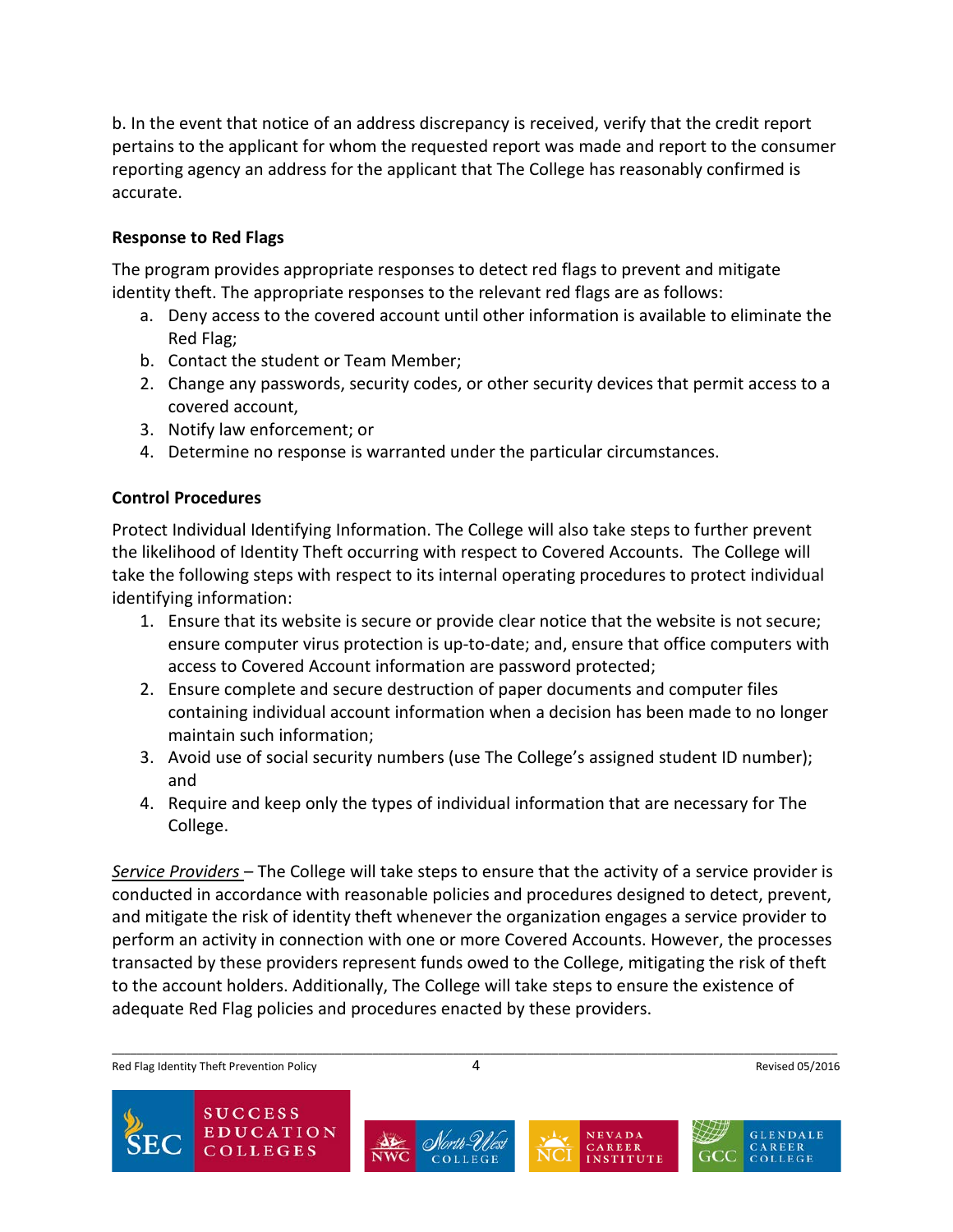## *Risk Associated With The Covered Accounts Related To Refunds On Student Accounts And Loan Accounts* – The following control procedures mitigate this risk:

- 1. Refunds due to overpayments will be administered only by the Financial Aid/Fiscal Office. All inquiries are directed only to this office.
- 2. Checks are paid and mailed to the official name and address within the College's student database management system or may be picked up in person. The student must provide his/her valid state-issued identification, a current US driver's license, or valid passport when receiving the check in person. A student may not request a specific payee or address that is different from the information in the College's student database management system.
- 3. Students must make any permanent name or address change in person at the Registrar's Office. A change in name requires the appropriate legal document subject to the specific instance, such as a marriage certificate. An address change requires official proof such as a utility bill, rental lease, mortgage, or other appropriate documentation. These changes must be updated in The College's student database management system before requesting the refund.

# **Oversight of the Program**

Responsibility for developing, implementing, and updating this Program resides with the College's Chief Financial Officer (CFO). The CFO is responsible for program administration, ensuring appropriate training of the College's Team Members on the Program, reviewing any reports regarding the detection of red flags on the identified Covered Accounts, the steps for preventing and mitigating Identity theft, determining which steps of prevention and mitigation should be taken in particular circumstances, and considering periodic changes to the Program.

# **Updating the Program**

This Program will be periodically reviewed and updated to reflect changes in risks to students and the soundness of The College from identity theft related to the noted Covered Accounts. At least once per year, the CFO will consider the College's experiences with identity theft, changes in identity theft methods, changes in identity theft detection and prevention methods, changes in types of accounts that The College maintains, and changes in the College's business arrangements with other entities, as they relate to this program. After considering these factors, in consultation with the President, the CFO will determine whether changes to the Program, including the listing of red flags, are warranted.

Red Flag Identity Theft Prevention Policy **1998** Revised 05/2016